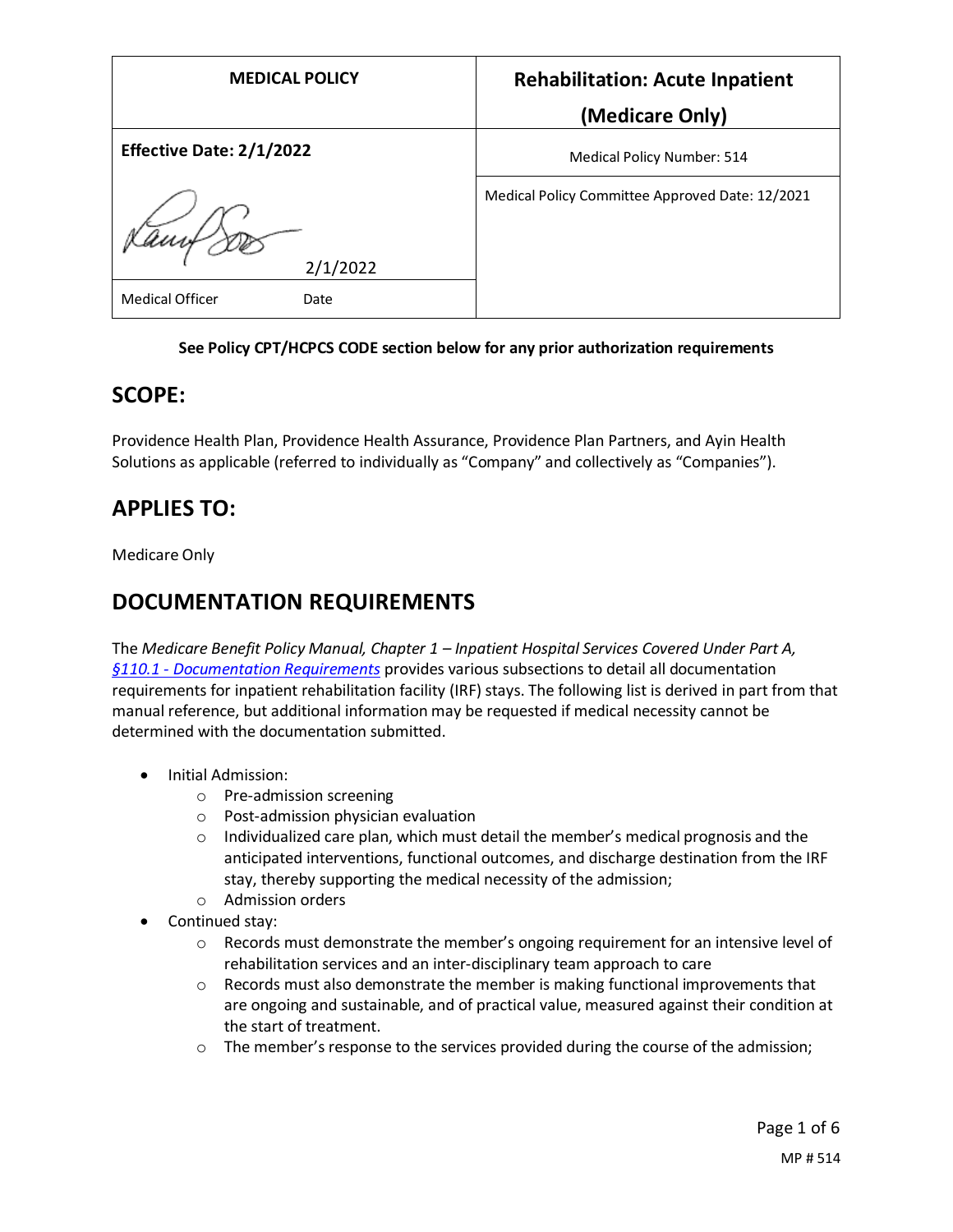| <b>MEDICAL POLICY</b>          | <b>Rehabilitation: Acute Inpatient</b>          |
|--------------------------------|-------------------------------------------------|
|                                | (Medicare Only)                                 |
| Effective Date: 2/1/2022       | Medical Policy Number: 514                      |
| Kamb<br>2/1/2022               | Medical Policy Committee Approved Date: 12/2021 |
| <b>Medical Officer</b><br>Date |                                                 |

## **MEDICARE POLICY CRITERIA**

The following Centers for Medicare & Medicaid Service (CMS) guidelines should be utilized for medical necessity coverage determinations. Click the link provided in the table below to access applicable medical necessity criteria. All listed guidelines apply.

| <b>Service</b>                                                                                   | <b>Medicare Guidelines</b>                                                                    |
|--------------------------------------------------------------------------------------------------|-----------------------------------------------------------------------------------------------|
| IMPORTANT NOTE: Medicare Guidance for inpatient rehabilitation facility (IRF) services are found |                                                                                               |
|                                                                                                  | in various subsections of the Medicare Benefit Policy Manual, Chapter 1 – Inpatient Hospital  |
|                                                                                                  | Services Covered Under Part A, §110 Inpatient Rehabilitation Facility (IRF) Services. See the |
| subsequent rows for more details.                                                                |                                                                                               |
| <b>Initial Admission</b>                                                                         | §110.2 - Inpatient Rehabilitation Facility Medical Necessity Criteria                         |
| Continued Stay                                                                                   | §110.3 - Definition of Measurable Improvement (See within the 3rd                             |
|                                                                                                  | paragraph the documentation required to justify the need for a continued                      |
|                                                                                                  | IRF stay)                                                                                     |
|                                                                                                  |                                                                                               |

## **POLICY GUIDELINES**

The *Medicare Claims Processing Manual, Chapter 3 - Inpatient Hospital Billing, §140.1.1 - Criteria That Must Be Met By Inpatient Rehabilitation Facilities[, C. List of Medical Conditions](https://www.cms.gov/Regulations-and-Guidance/Guidance/Manuals/Downloads/clm104c03.pdf#page=176)*, provides a list of medical conditions that are frequently associated with requiring intensive rehabilitative services.

However, according to the *Medicare Learning Network (MLN) Article MM6699*, "IRF care is only considered by Medicare to be reasonable and necessary under 1862(a)(1)(A) if the patient meets all of the requirements… interpreted in Chapter 1, Section 110 of the Medicare Benefit Policy Manual... This is true regardless of whether the patient is treated in the IRF for 1 or more of the 13 medical conditions listed in 42 CFR 412.23(b)(2)(iii) or not."<sup>1</sup>

While the CFR cited by MM6699 was the 2007 edition, this list is currently available in the aforementioned Medicare Claims Processing Manual reference §140.1.1 Subsection C and the same medical necessity rationale continues to apply. *Thus, while this list may be useful in some situations, inclusion of a medical condition on this list does not imply automatic coverage and omission of a*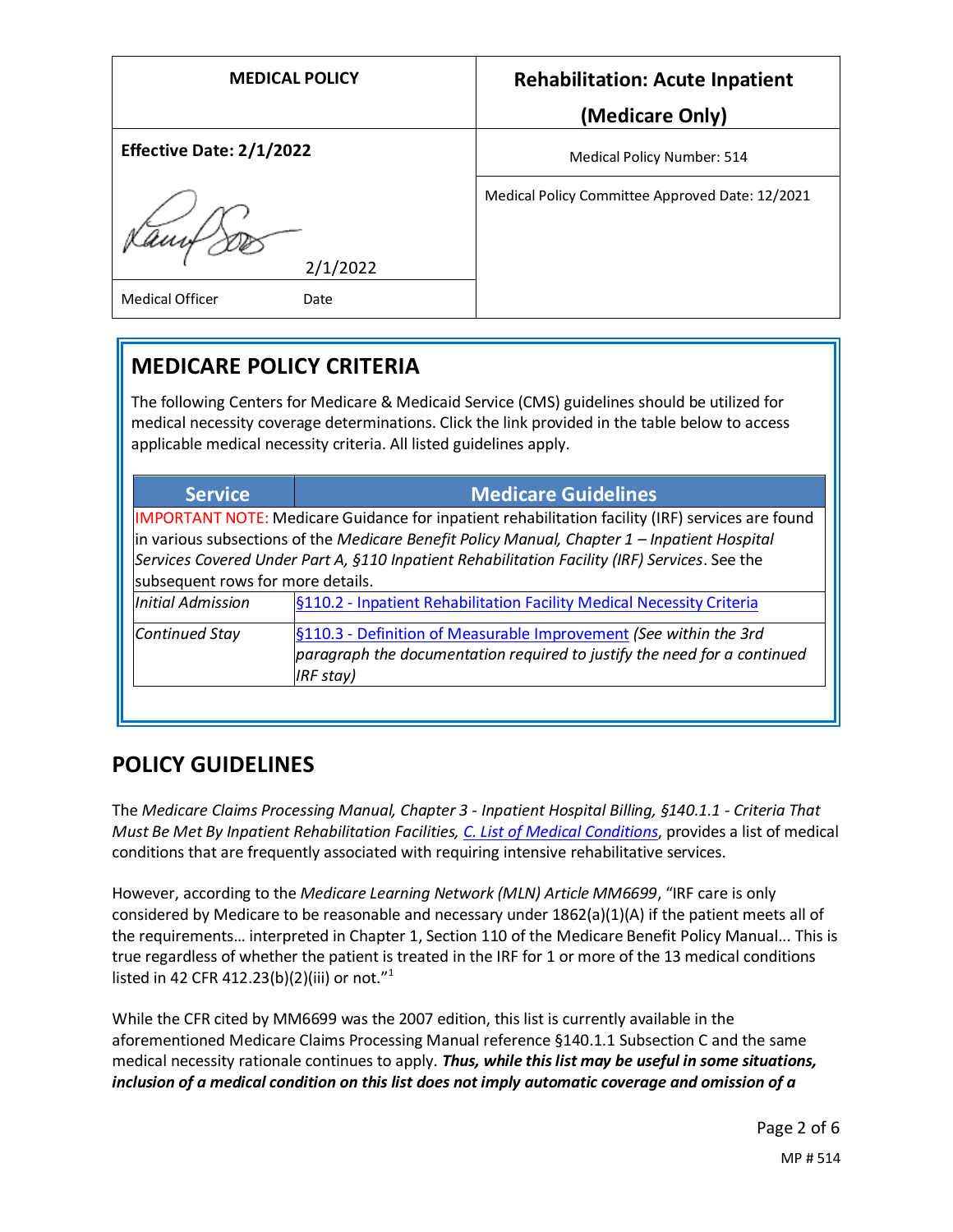**(Medicare Only)**

*condition from this list should not result in an automatic denial. All applicable criteria from Section 110 (see Medicare Policy Criteria above) must still be satisfied.*

# **CPT/HCPCS CODES**

| <b>Medicare Only</b>            |                                                                                                                                                                                                                                                                                                                                                                                                                                                                                                                                                                                                                                                                                                                                                           |  |
|---------------------------------|-----------------------------------------------------------------------------------------------------------------------------------------------------------------------------------------------------------------------------------------------------------------------------------------------------------------------------------------------------------------------------------------------------------------------------------------------------------------------------------------------------------------------------------------------------------------------------------------------------------------------------------------------------------------------------------------------------------------------------------------------------------|--|
| No Prior Authorization Required |                                                                                                                                                                                                                                                                                                                                                                                                                                                                                                                                                                                                                                                                                                                                                           |  |
| 97110                           | Therapeutic procedure, 1 or more areas, each 15 minutes; therapeutic exercises to<br>develop strength and endurance, range of motion and flexibility                                                                                                                                                                                                                                                                                                                                                                                                                                                                                                                                                                                                      |  |
| 97112                           | Therapeutic procedure, 1 or more areas, each 15 minutes; neuromuscular reeducation<br>of movement, balance, coordination, kinesthetic sense, posture, and/or proprioception<br>for sitting and/or standing activities                                                                                                                                                                                                                                                                                                                                                                                                                                                                                                                                     |  |
| 97113                           | Therapeutic procedure, 1 or more areas, each 15 minutes; aquatic therapy with<br>therapeutic exercises                                                                                                                                                                                                                                                                                                                                                                                                                                                                                                                                                                                                                                                    |  |
| 97116                           | Therapeutic procedure, 1 or more areas, each 15 minutes; gait training (includes stair<br>climbing)                                                                                                                                                                                                                                                                                                                                                                                                                                                                                                                                                                                                                                                       |  |
| 97124                           | Therapeutic procedure, 1 or more areas, each 15 minutes; massage, including<br>effleurage, petrissage and/or tapotement (stroking, compression, percussion)                                                                                                                                                                                                                                                                                                                                                                                                                                                                                                                                                                                               |  |
| 97140                           | Manual therapy techniques (eg, mobilization/ manipulation, manual lymphatic drainage,<br>manual traction), 1 or more regions, each 15 minutes                                                                                                                                                                                                                                                                                                                                                                                                                                                                                                                                                                                                             |  |
| 97150                           | Therapeutic procedure(s), group (2 or more individuals)                                                                                                                                                                                                                                                                                                                                                                                                                                                                                                                                                                                                                                                                                                   |  |
| 97161                           | Physical therapy evaluation: low complexity, requiring these components: A history with<br>no personal factors and/or comorbidities that impact the plan of care; An examination of<br>body system(s) using standardized tests and measures addressing 1-2 elements from any<br>of the following: body structures and functions, activity limitations, and/or participation<br>restrictions; A clinical presentation with stable and/or uncomplicated characteristics;<br>and Clinical decision making of low complexity using standardized patient assessment<br>instrument and/or measurable assessment of functional outcome                                                                                                                           |  |
| 97162                           | Physical therapy evaluation: moderate complexity, requiring these components: A<br>history of present problem with 1-2 personal factors and/or comorbidities that impact<br>the plan of care; An examination of body systems using standardized tests and measures<br>in addressing a total of 3 or more elements from any of the following: body structures<br>and functions, activity limitations, and/or participation restrictions; An evolving clinical<br>presentation with changing characteristics; and Clinical decision making of moderate<br>complexity using standardized patient assessment instrument and/or measurable<br>assessment of functional outcome. Typically, 30 minutes are spent face-to-face with the<br>patient and/or family |  |
| 97163                           | Physical therapy evaluation: high complexity, requiring these components: A history of<br>present problem with 3 or more personal factors and/or comorbidities that impact the<br>plan of care; An examination of body systems using standardized tests and measures<br>addressing a total of 4 or more elements from any of the following: body structures and<br>functions, activity limitations, and/or participation restrictions; A clinical presentation<br>with unstable and unpredictable characteristics; and Clinical decision making of high                                                                                                                                                                                                   |  |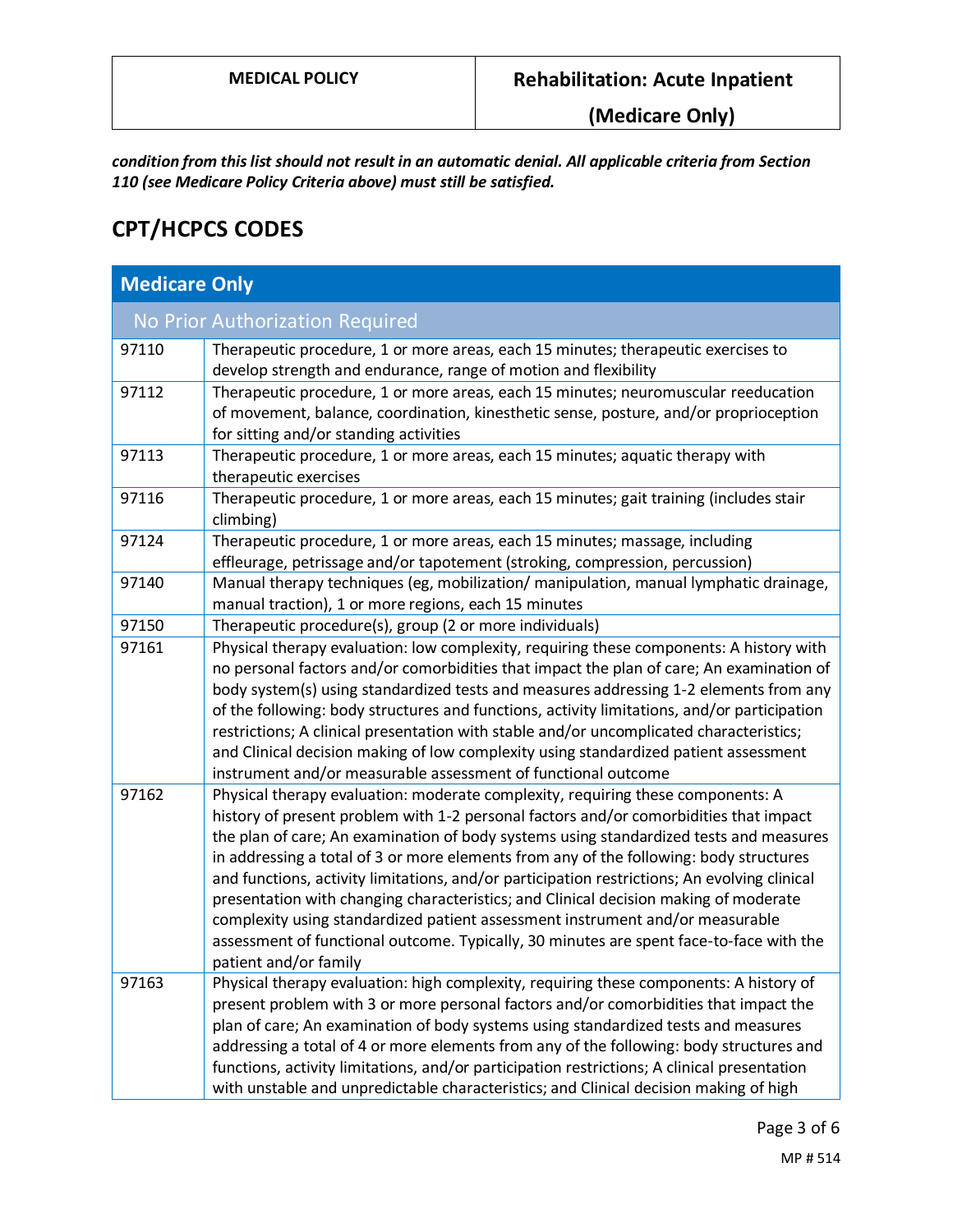# **MEDICAL POLICY Rehabilitation: Acute Inpatient**

**(Medicare Only)**

|       | complexity using standardized patient assessment instrument and/or measurable<br>assessment of functional outcome. Typically, 45 minutes are spent face-to-face with the<br>patient and/or family                                                                                                                                                                                                                                                                                                                                                                                                                                                                                                                                                                                                                                                                                                                                                                                                                                                                                                                    |
|-------|----------------------------------------------------------------------------------------------------------------------------------------------------------------------------------------------------------------------------------------------------------------------------------------------------------------------------------------------------------------------------------------------------------------------------------------------------------------------------------------------------------------------------------------------------------------------------------------------------------------------------------------------------------------------------------------------------------------------------------------------------------------------------------------------------------------------------------------------------------------------------------------------------------------------------------------------------------------------------------------------------------------------------------------------------------------------------------------------------------------------|
| 97164 | Re-evaluation of physical therapy established plan of care, requiring these components:<br>An examination including a review of history and use of standardized tests and measures<br>is required; and Revised plan of care using a standardized patient assessment instrument<br>and/or measurable assessment of functional outcome Typically, 20 minutes are spent<br>face-to-face with the patient and/or family                                                                                                                                                                                                                                                                                                                                                                                                                                                                                                                                                                                                                                                                                                  |
| 97165 | Occupational therapy evaluation, low complexity, requiring these components: An<br>occupational profile and medical and therapy history, which includes a brief history<br>including review of medical and/or therapy records relating to the presenting problem;<br>An assessment(s) that identifies 1-3 performance deficits (ie, relating to physical,<br>cognitive, or psychosocial skills) that result in activity limitations and/or participation<br>restrictions; and Clinical decision making of low complexity, which includes an analysis of<br>the occupational profile, analysis of data from problem-focused assessment(s), and<br>consideration of a limited number of treatment options. Patient presents with no<br>comorbidities that affect occupational performance. Modification of tasks or assistance<br>(eg, physical or verbal) with assessment(s) is not necessary to enable completion of<br>evaluation component. Typically, 30 minutes are spent face-to-face with the patient<br>and/or family                                                                                         |
| 97166 | Occupational therapy evaluation, moderate complexity, requiring these components: An<br>occupational profile and medical and therapy history, which includes an expanded<br>review of medical and/or therapy records and additional review of physical, cognitive, or<br>psychosocial history related to current functional performance; An assessment(s) that<br>identifies 3-5 performance deficits (ie, relating to physical, cognitive, or psychosocial<br>skills) that result in activity limitations and/or participation restrictions; and Clinical<br>decision making of moderate analytic complexity, which includes an analysis of the<br>occupational profile, analysis of data from detailed assessment(s), and consideration of<br>several treatment options. Patient may present with comorbidities that affect<br>occupational performance. Minimal to moderate modification of tasks or assistance (eg,<br>physical or verbal) with assessment(s) is necessary to enable patient to complete<br>evaluation component. Typically, 45 minutes are spent face-to-face with the patient<br>and/or family |
| 97167 | Occupational therapy evaluation, high complexity, requiring these components: An<br>occupational profile and medical and therapy history, which includes review of medical<br>and/or therapy records and extensive additional review of physical, cognitive, or<br>psychosocial history related to current functional performance; An assessment(s) that<br>identifies 5 or more performance deficits (ie, relating to physical, cognitive, or<br>psychosocial skills) that result in activity limitations and/or participation restrictions; and<br>Clinical decision making of high analytic complexity, which includes an analysis of the<br>patient profile, analysis of data from comprehensive assessment(s), and consideration of<br>multiple treatment options. Patient presents with comorbidities that affect occupational<br>performance. Significant modification of tasks or assistance (eg, physical or verbal) with<br>assessment(s) is necessary to enable patient to complete evaluation component.<br>Typically, 60 minutes are spent face-to-face with the patient and/or family                  |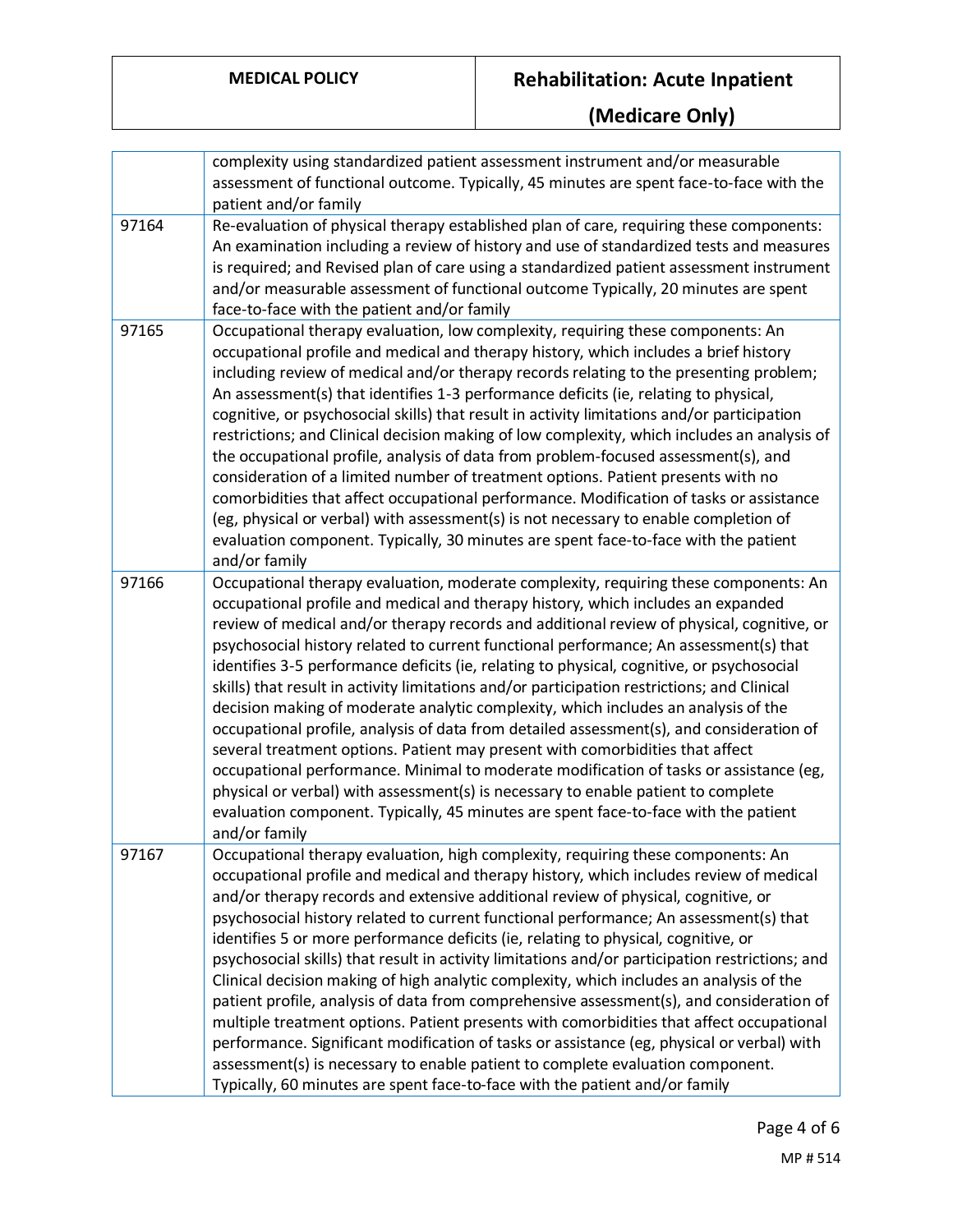### **MEDICAL POLICY Rehabilitation: Acute Inpatient**

### **(Medicare Only)**

| 97168                                                                                                                                                                                                                                                      | Re-evaluation of occupational therapy established plan of care, requiring these<br>components: An assessment of changes in patient functional or medical status with<br>revised plan of care; An update to the initial occupational profile to reflect changes in<br>condition or environment that affect future interventions and/or goals; and A revised<br>plan of care. A formal reevaluation is performed when there is a documented change in<br>functional status or a significant change to the plan of care is required. Typically, 30<br>minutes are spent face-to-face with the patient and/or family |
|------------------------------------------------------------------------------------------------------------------------------------------------------------------------------------------------------------------------------------------------------------|------------------------------------------------------------------------------------------------------------------------------------------------------------------------------------------------------------------------------------------------------------------------------------------------------------------------------------------------------------------------------------------------------------------------------------------------------------------------------------------------------------------------------------------------------------------------------------------------------------------|
| 97530                                                                                                                                                                                                                                                      | Therapeutic activities, direct (one-on-one) patient contact (use of dynamic activities to<br>improve functional performance), each 15 minutes                                                                                                                                                                                                                                                                                                                                                                                                                                                                    |
| 97533                                                                                                                                                                                                                                                      | Sensory integrative techniques to enhance sensory processing and promote adaptive<br>responses to environmental demands, direct (one-on-one) patient contact, each 15<br>minutes                                                                                                                                                                                                                                                                                                                                                                                                                                 |
| 97535                                                                                                                                                                                                                                                      | Self-care/home management training (eg, activities of daily living (ADL) and<br>compensatory training, meal preparation, safety procedures, and instructions in use of<br>assistive technology devices/adaptive equipment) direct one-on-one contact, each 15<br>minutes                                                                                                                                                                                                                                                                                                                                         |
| 97537                                                                                                                                                                                                                                                      | Community/work reintegration training (eg, shopping, transportation, money<br>management, avocational activities and/or work environment/modification analysis,<br>work task analysis, use of assistive technology device/adaptive equipment), direct one-<br>on-one contact, each 15 minutes                                                                                                                                                                                                                                                                                                                    |
| 97542                                                                                                                                                                                                                                                      | Wheelchair management (eg, assessment, fitting, training), each 15 minutes                                                                                                                                                                                                                                                                                                                                                                                                                                                                                                                                       |
| <b>Unlisted Codes</b><br>All unlisted codes will be reviewed for medical necessity, correct coding, and pricing at the<br>claim level. If an unlisted code is billed related to services addressed in this policy then<br>prior-authorization is required. |                                                                                                                                                                                                                                                                                                                                                                                                                                                                                                                                                                                                                  |
| 97139                                                                                                                                                                                                                                                      | Unlisted therapeutic procedure (specify)                                                                                                                                                                                                                                                                                                                                                                                                                                                                                                                                                                         |

## **INSTRUCTIONS FOR USE**

Company Medical Policies serve as guidance for the administration of plan benefits. Medical policies do not constitute medical advice nor a guarantee of coverage. Company Medical Policies are reviewed annually and are based upon published, peer-reviewed scientific evidence and evidence-based clinical practice guidelines that are available as of the last policy update. The Companies reserve the right to determine the application of Medical Policies and make revisions to Medical Policies at any time. Providers will be given at least 60-days notice of policy changes that are restrictive in nature.

The scope and availability of all plan benefits are determined in accordance with the applicable coverage agreement. Any conflict or variance between the terms of the coverage agreement and Company Medical Policy will be resolved in favor of the coverage agreement.